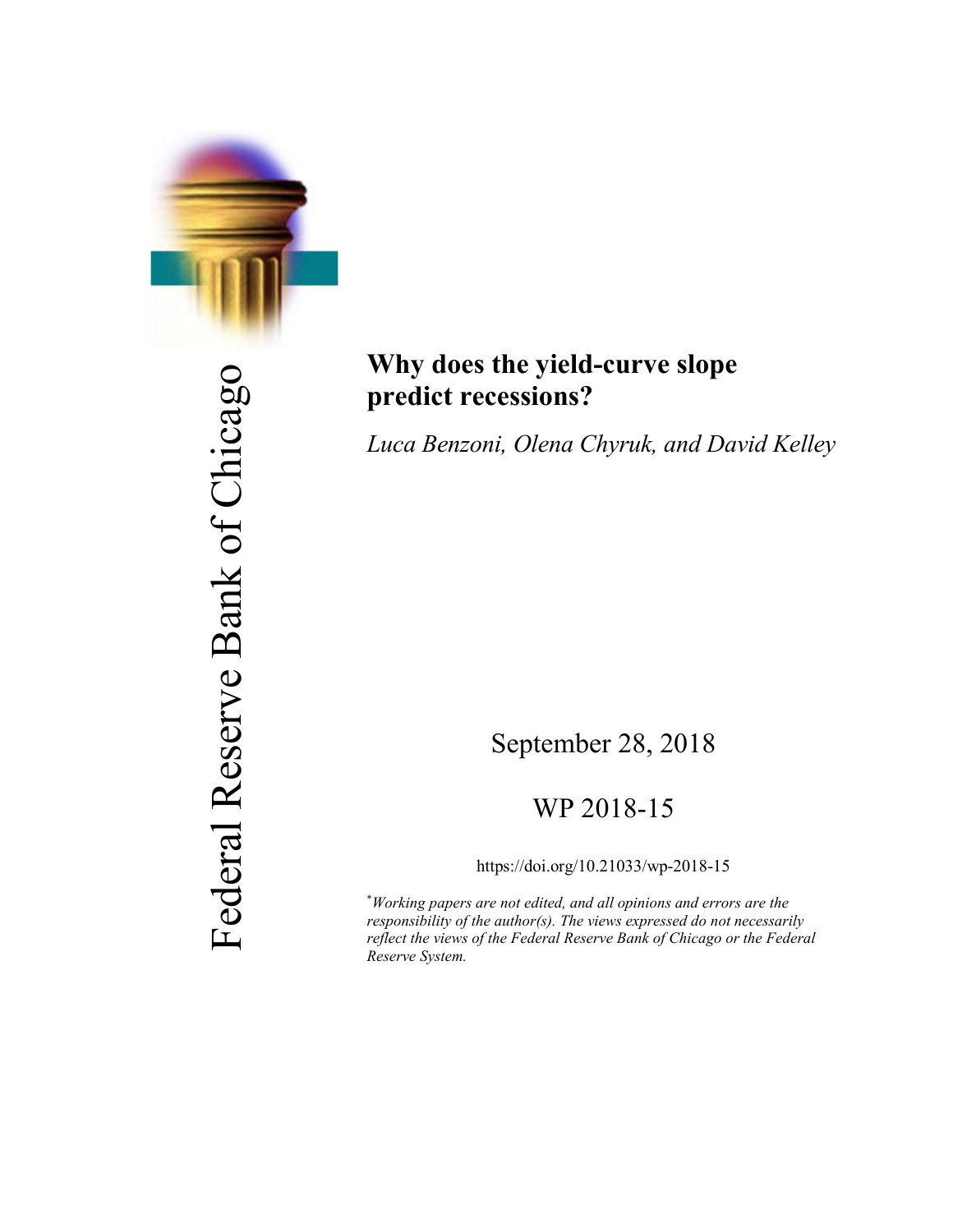# **Why does the yield-curve slope predict recessions?**

*by Luca Benzoni, Olena Chyruk, and David Kelley*<sup>1</sup>

September 28, 2018

### **Abstract**

Why is an inverted yield-curve slope such a powerful predictor of future recessions? We show that a decomposition of the yield curve slope into its expectations and risk premia components helps disentangle the channels that connect fluctuations in Treasury rates and the future state of the economy. In particular, a change in the yield curve slope due to a monetary policy easing, measured by the current real-interest rate level and its expected path, is associated with an increase in the probability of a future recession within the next year. In contrast, a decrease in risk premia is associated with either a higher or lower recession probability, depending on the source of the decline. In recent years, a decrease in the inflation risk premium slope has been accompanied by a heightened risk of recession, while a lower real-rate risk premium slope is a signal of diminished recession probabilities. This means that not all declines in the yield curve slope are bad news for the economy, and not all instances of steepening are good news either.

JEL codes: G10, G12, E32, E37, E44, E52

Keywords: yield-curve slope, recession forecasts, monetary policy, bond risk premia, policy path

<sup>&</sup>lt;sup>1</sup> We thank Spencer Krane and Gene Amromin for encouraging us to write this article and for providing very useful suggestions; we are also grateful to Cam Harvey and Glenn Rudebusch for their comments. All errors remain our sole responsibility. The views expressed herein are those of the authors and not necessarily those of the Federal Reserve Bank of Chicago or the Federal Reserve System. The most recent version of this paper is at http://ssrn.com/abstract=3271363. The authors are at the Federal Reserve Bank of Chicago, 230 S. LaSalle St., Chicago IL 60604.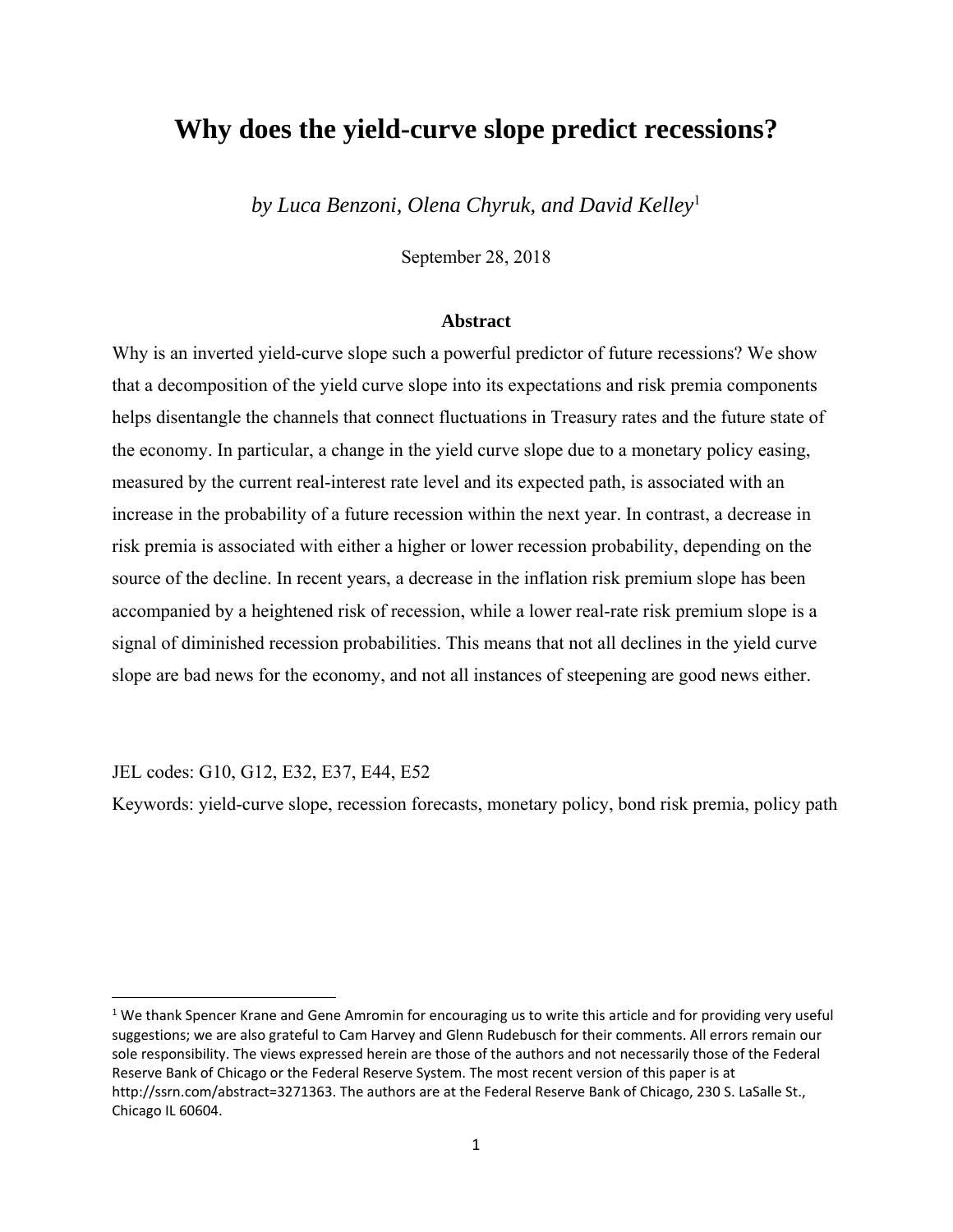# **Introduction**

Many studies document the predictive power of the slope of the Treasury yield curve for forecasting recessions (e.g., Kessel, 1965, Fama, 1986, Harvey, 1988, 1989, 1991, and 1993, Estrella and Hardouvelis, 1991, Estrella and Mishkin, 1998, Rudebusch, Sack, and Swanson 2007, Rudebusch and Williams, 2009). This work is motivated, for example, by the empirical evidence in figure 1, which shows the term-structure slope, measured by the spread between the yields on ten-year and two-year U.S. Treasury securities, and shading that denotes U.S. recessions (dated by the National Bureau of Economic Research). Note that the yield curve slope becomes negative before each economic recession since the 1970s.<sup>2</sup> That is, an "inversion" of the yield curve, in which short-maturity interest rates exceed long-maturity rates, is typically associated with a recession in the near future.

Previous research has exploited this empirical regularity to estimate recession probabilities using statistical models such as probit specifications. An example is the probit analysis in figure 2, which shows the fitted probability that a recession will occur over the next year when the explanatory variable is the ten-to-two-year yield-curve spread. The fitted probability peaks before the beginning of each recession, with the exception of a false positive in the mid-1960s.

While the literature has found predictive content in this variable, it has been less successful at establishing why such an empirical association holds. There does seem to be broad agreement

 $2$  Note, however, the exception in the mid-1960s, when a negative yield-curve slope was not followed by a recession.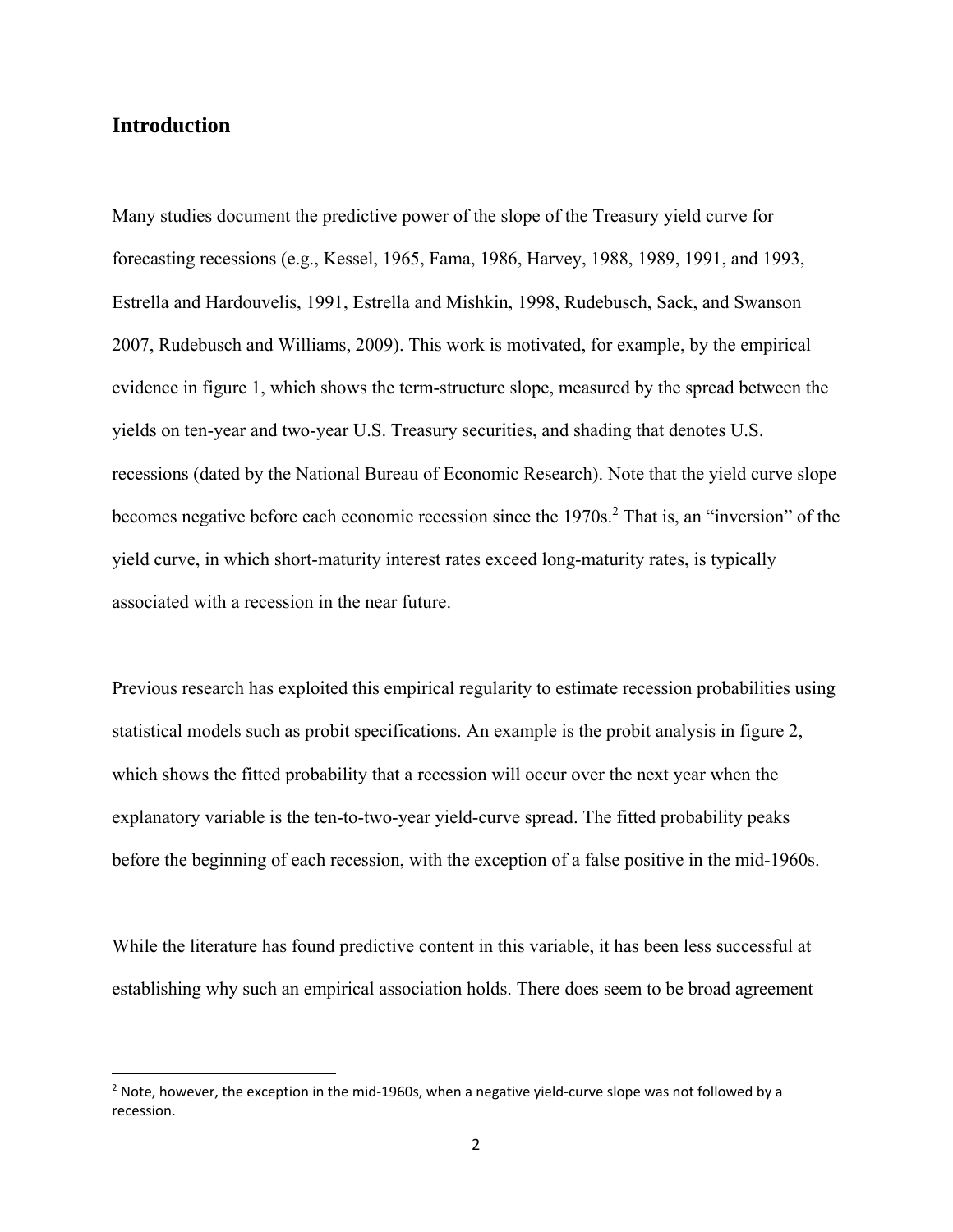among financial economists that the slope of the yield curve contains information about current and expected future monetary policy actions—i.e., the raising or lowering of the federal funds rate by the Federal Reserve—which in turn are linked to expectations of future business cycle outcomes. However, this is an incomplete accounting because the yield curve is influenced by more than monetary policy expectations. In particular, the yield curve also reflects market attitudes toward various risks, and these, too, are influenced by economic outcomes. If the differences between the long-run and short-run values for either policy expectations or risk factors reflect market assessments of the probability of a recession in the future, then—to the degree these assessments are either correct or self-fulfilling—they will be useful in forecasting recessions.

Moreover, the expected interest-rate path and risk premium themselves have multiple components. Expected rates are shaped by market participants' views on the future evolution of both inflation and real (inflation-adjusted) interest rates. Similarly, the risk faced by bondholders reflects uncertainty associated with both future inflation and the future real interest-rate path. The slopes of these separate components of expectations and risk premia could contain different information about future economic scenarios that might improve forecasts.

In this article, we explore the distinct effects of these channels on the estimated probability of a recession and find that they do have different influences. We also offer some economic interpretations for these relationships between the yield curve and the broader macroeconomy.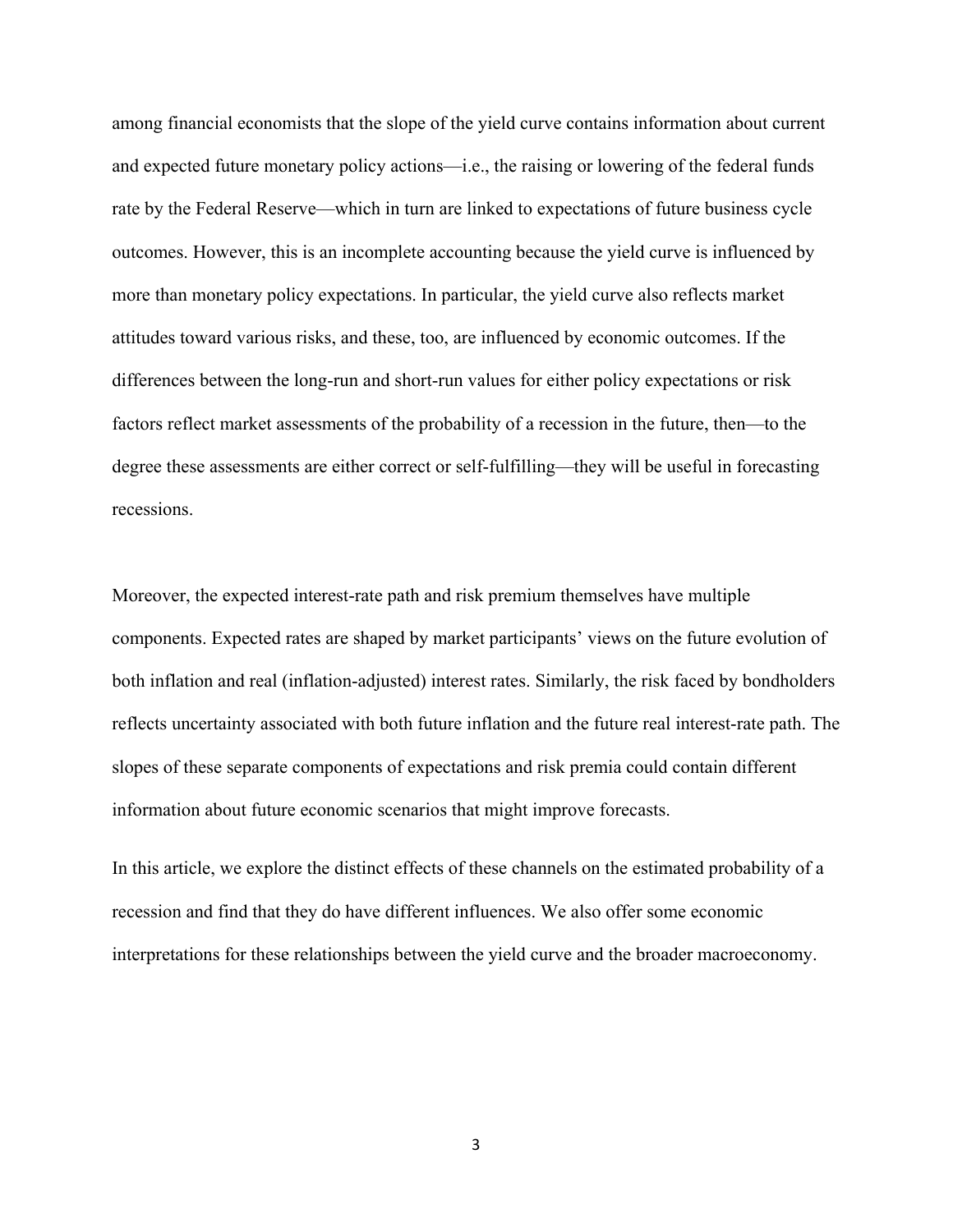# **The yield-curve slope and recession risk**

The literature has focused on many different measures of the yield curve slope, or term spread. Academic studies have often used the difference between the yield on the ten-year Treasury note, which reflects the long-term views of bond investors, and the three-month Treasury bill rate, which is a close substitute for the federal funds rate targeted by the Federal Reserve's policymaking body, the Federal Open Market Committee (FOMC). Practitioners and financial commentators, on the other hand, often use the difference between the ten-year rate and the twoyear yield (e.g., Bauer and Mertens, 2018b). Both measures have merit and, indeed, they generally produce qualitatively similar results when included in statistical models for forecasting recessions.

Why might these yield-curve slopes help predict recessions? Recall the interest rate on a longterm bond in part reflects the path for short-term interest rates expected over the life of the bond. In turn, this expected path is influenced by views about the business cycle and monetary policy. If market participants expect a downturn, they likely also anticipate that the FOMC will cut the future policy rate to provide monetary policy accommodation. The expectation of lower future rates reduces longer-term rates, and this could result in an inverted yield curve. A related explanation is that market participants might expect that aggressive monetary policy tightening by the FOMC, which would push up current rates relative to future ones, heightens the odds of a future decline in economic activity. To the degree the market's forecast of a downturn is correct, such moves in the yield-curve slope will be associated with a higher probability of a future recession.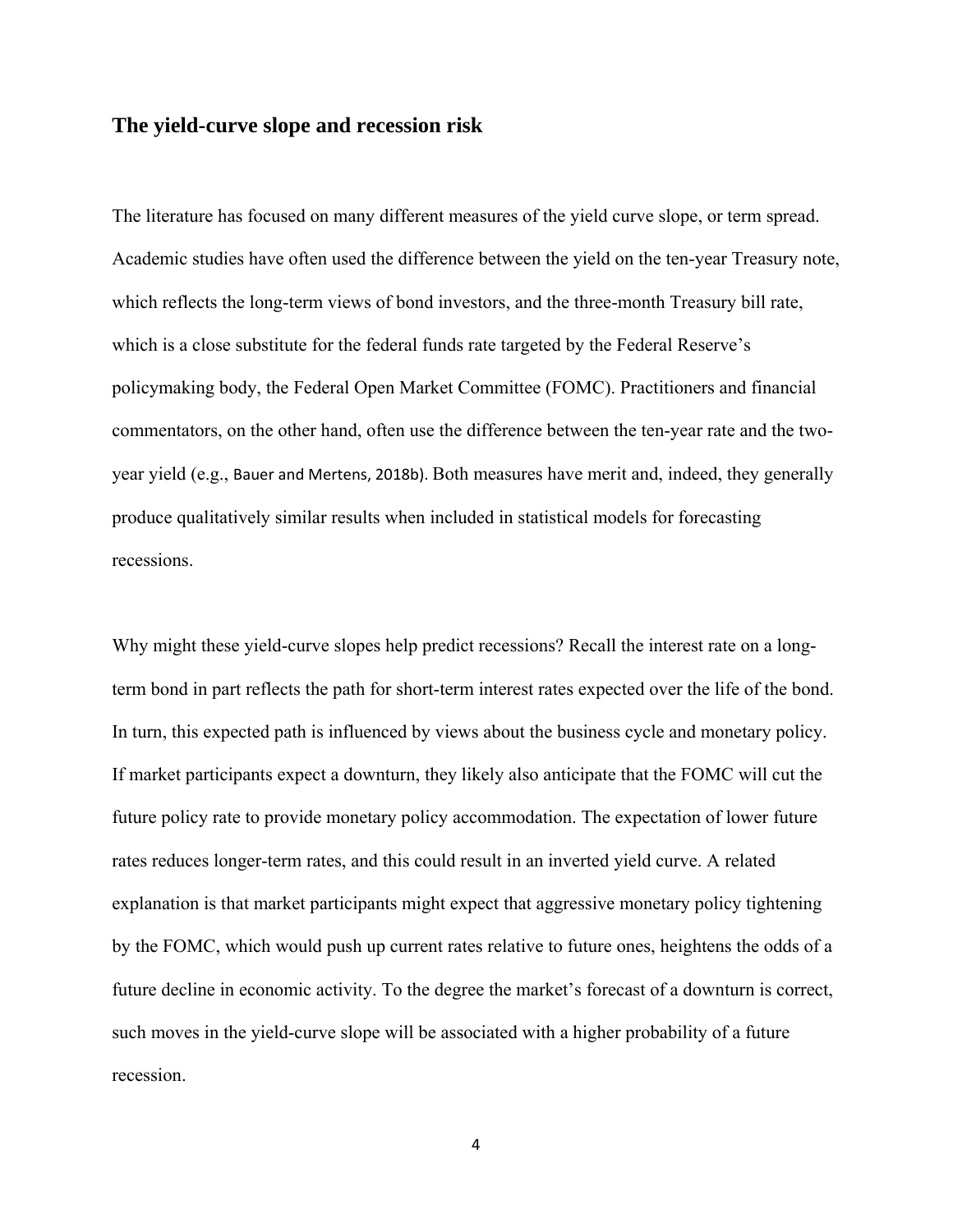To better isolate this monetary policy channel, Engstrom and Sharpe (2018) study an alternative yield-curve slope measure given by the difference between the six-quarter-ahead forward rate on U.S. Treasuries and the current three-month Treasury bill rate, which they call the "near-term forward spread."<sup>3</sup> They argue that the six-quarter-ahead forward rate helps identify relevant market expectations of future monetary policy actions more precisely than spreads based on the ten-year yield. This is because the long-term yield is an average of the forward rates over ten years, and thus dilutes the signal in forward rate movements over shorter time periods associated with business cycle fluctuations. Consistent with this intuition, Engstrom and Sharpe find that the near-term forward spread crowds out other slope measures in probit models predictive of U.S. recessions and conclude that a negative near-term spread may only predict recessions because it reflects the market's expectation that a contracting economy will induce the Federal Reserve to lower its policy rate.

Monetary policy expectations, however, might not be the only channel that links the yield curve slope to future economic activity. Changes in the slope could also be driven by fluctuations in market participants' attitudes toward risk, and these movements could also help forecast economic downturns. To study this second channel, we can use a dynamic term-structure model (DTSM) to break down the nominal yield *y* on a Treasury security of any given maturity into components associated with expected inflation, expected real interest rates, and the risk premia

 $3$  The six-quarter-ahead forward rate is the (implicit) interest rate on a three-month Treasury bill six quarters in the future that is embedded in market pricing; it is calculated by looking at the difference between current market price of Treasury securities maturing in seven quarters and the price of those maturing in six quarters.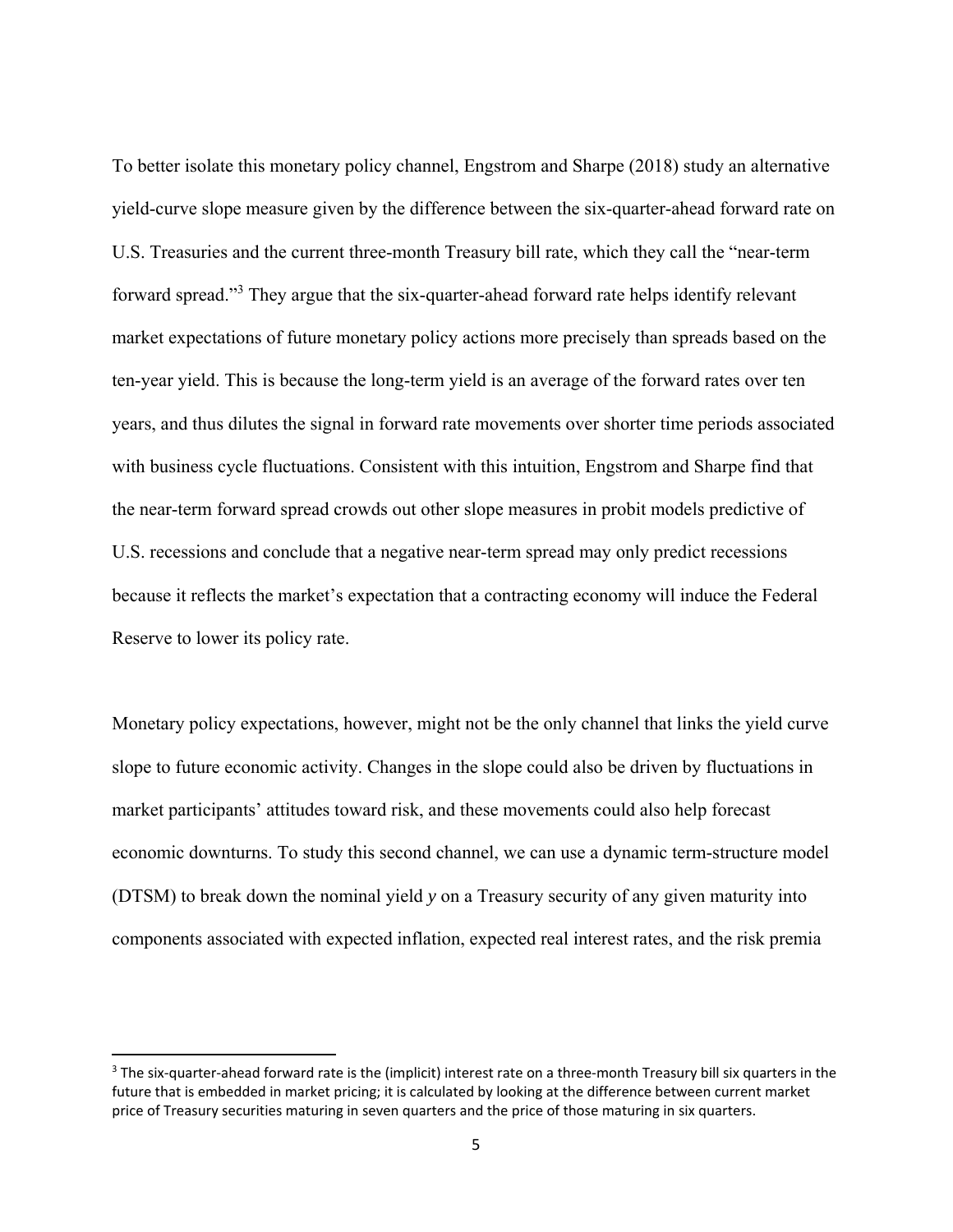that investors require to invest in a security that exposes them to inflation and real interest rate risks:

1.

$$
y = \underbrace{\pi^{EP} + y^*^{EP}}_{y^{EP}} + \underbrace{IRP + RRRP}_{TP} + \varepsilon,
$$

where  $\pi^{EP}$  is the average expected path (EP) of consumer-price inflation over the bond's life and  $y^*$ <sup>EP</sup> is the average expected path of the inflation-adjusted real rate over the same horizon. The sum of these components,  $y^{EP}$ , is the expected path of the nominal interest rate. The bond's yield also contains an inflation risk premium *IRP* and a real rate risk premium *RRRP*, which reflect the compensation for the uncertainty associated with the future evolution of inflation and real interest rates, respectively. Their sum, which captures the total compensation that investors demand to bear interest rate risk, is known as the term premium, *TP*. Finally, the observed Treasury yield may differ from the DTSM-implied value by an error term ε; since ε is small, we omit it from the rest of the analysis.

Using equation 1, we can decompose the slope of the yield curve into the slope of its expectations and risk-premia components:

2.

slope 
$$
y =
$$
 slope  $\pi^{EP} +$  slope  $y^*^{EP}$  + slope *IRP* + slope *RRRP*.  
slope  $y^{EP}$ 

Fluctuations in each of these terms could be associated with different growth prospects. We explore this issue by using an estimated DTSM to construct these various components and then allowing these variables to have different impacts in a probit model that estimates the probability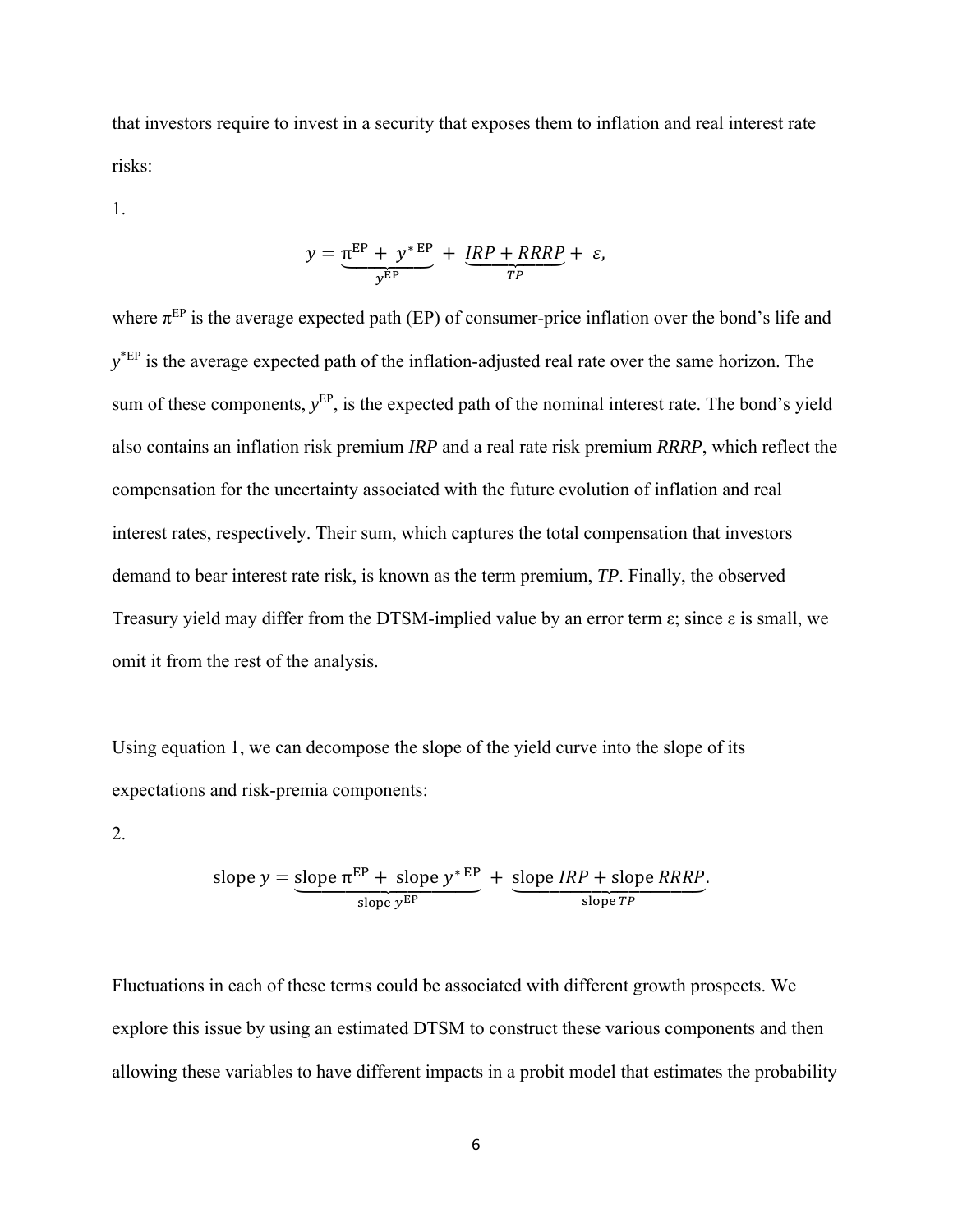that the U.S. economy will enter a recession within the next year. The details of the analysis can be found in Benzoni and Chyruk (2018).<sup>4</sup>

We do not use the exact decomposition presented in equations 1 and 2. Because the expected monetary policy explanations focus on a shorter time frame than ten years, we use slope  $y^{EP}$ terms that concentrate on near-term spreads. More specifically, for slope  $\pi^{EP}$  we use the difference between the model's forecast for inflation six-quarters ahead and its projection of average inflation over the next three months; for slope *y\*EP* we use the difference between the model's six-quarter-ahead and current three-month forecast for real interest rates. For a variety of reasons, changes in attitudes towards risk appear more pronounced in the pricing of longer-term bonds.5 So for slope *IRP* and slope *RRRP*, we use the difference between the ten-year and twoyear *IRP* and *RRRP* terms from the DTSM model. Finally, along the lines of Harvey (1988) and Estrella and Hardouvelis (1991), we also control for current monetary policy by including the DTSM-implied estimate of the current real rate.<sup>6</sup>

We find that a monetary policy easing, either current or expected, is associated with an increase in the probability of a future recession. In particular, all else being equal, a decline in the spot real rate or a fall in the near-term spread in the real expected rate path boosts the model's probability of recessions. The effects are statistically significant.

<sup>4</sup> Their analysis uses the DTSM model developed in Ajello, Benzoni, and Chyruk (2014) to extract expectation and risk premia components from the U.S. Treasury yield curve.

<sup>5</sup> For instance, the nominal two‐ and ten‐year Treasury securities are highly liquid (e.g., Ajello, Benzoni, and Chyruk, 2012). We confirm, however, that including near‐term *IRP* and *RRRP* slopes in the probit model produces qualitatively similar results.

<sup>&</sup>lt;sup>6</sup> Prior to estimation, Benzoni and Chyruk (2018) remove a linear trend from all the explanatory variables included in the probit model.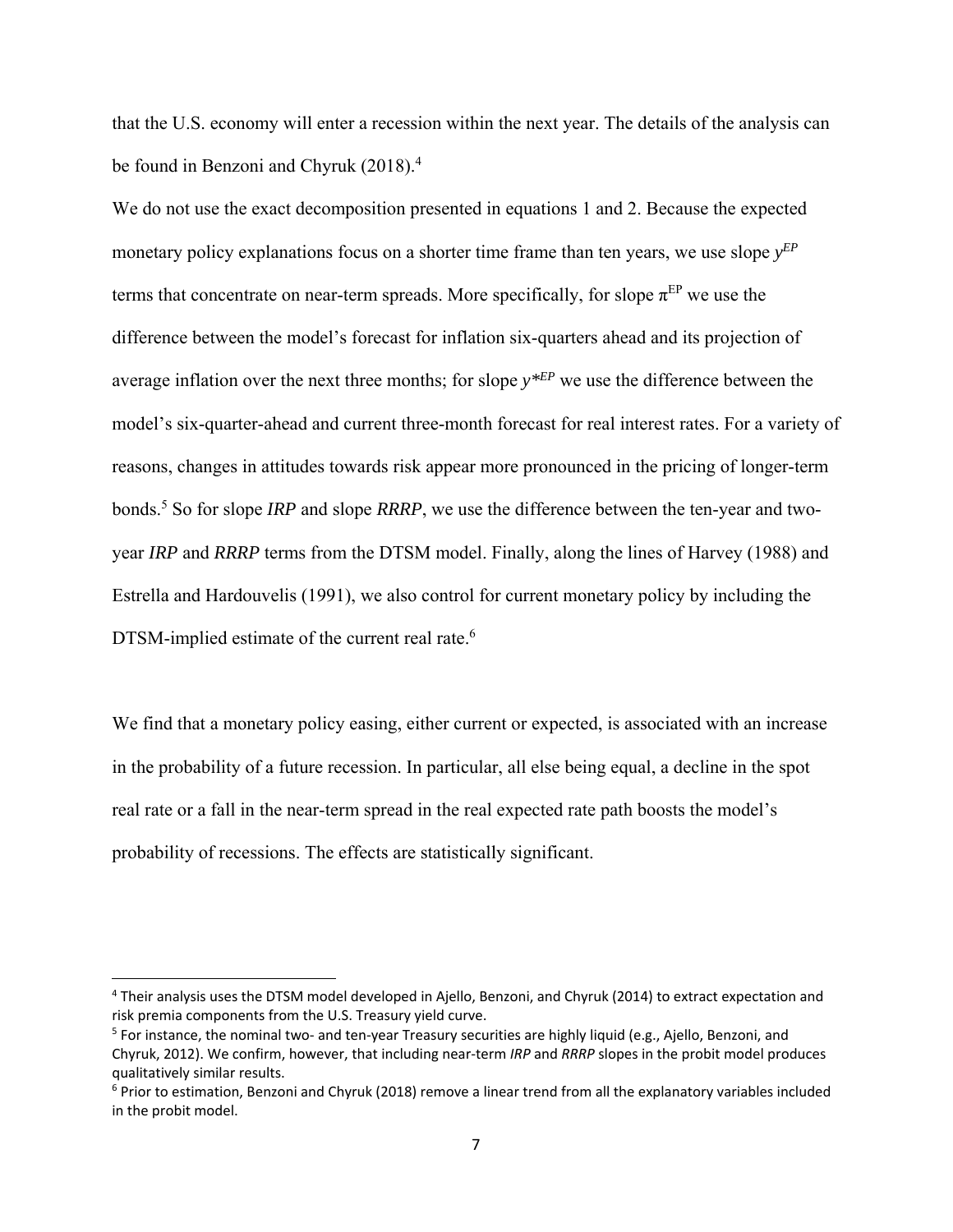The spread in the expected inflation component does not improve the model fit. We thus exclude it from the baseline probit specification. This result is consistent with the interpretation that, over the post-1985 sample period, inflation expectations remained relatively stable even when recession risk was heightened. It is the expectation of future monetary policy, measured by changes in the slope of the expected real rate path that contains the recession signal.

Changes in long-term risk premia also contain predictive information.7 A fall in the *IRP* slope increases the probability of a recession. Why might this be? In periods of low inflation, the fixed nominal cash flows from a nominal bond become more attractive, driving up the prices of these bonds and lowering their interest rate. In recent recessions, the risks of unexpectedly low inflation have increased relative to the risks of unexpectedly high inflation (e.g., Campbell, Sunderam, and Viceira, 2017). Hence, if investors see higher odds of a recession, the long-term inflation risk premium in Treasury bonds will fall. In contrast, an *increase* in the long-term *RRRP* spread is associated with an increase in the recession probability. One interpretation is that if investors see greater risk of recession, they will attribute higher value to short-term assets that they can easily liquidate to finance spending on goods and services. Hence, they will require higher compensation, i.e., a higher *RRRP*, to keep holding long-term securities. Note that the direction of the *RRRP* spread is the opposite of conventional wisdom—a decline in the yield curve slope due to a lower *RRRP* spread is a signal of reduced, not higher, recession odds.

 $^7$  This extends previous work by Ang, Piazzesi, and Wei (2006), Bauer and Mertens (2018a and b), Favero, Kaminska, and Söderström, 2005, Hamilton and Kim, 2002, Rudebusch, Sack, and Swanson, 2007, and Wright, 2006, who exploit a term‐structure decomposition into its expected nominal rate path and term premium terms.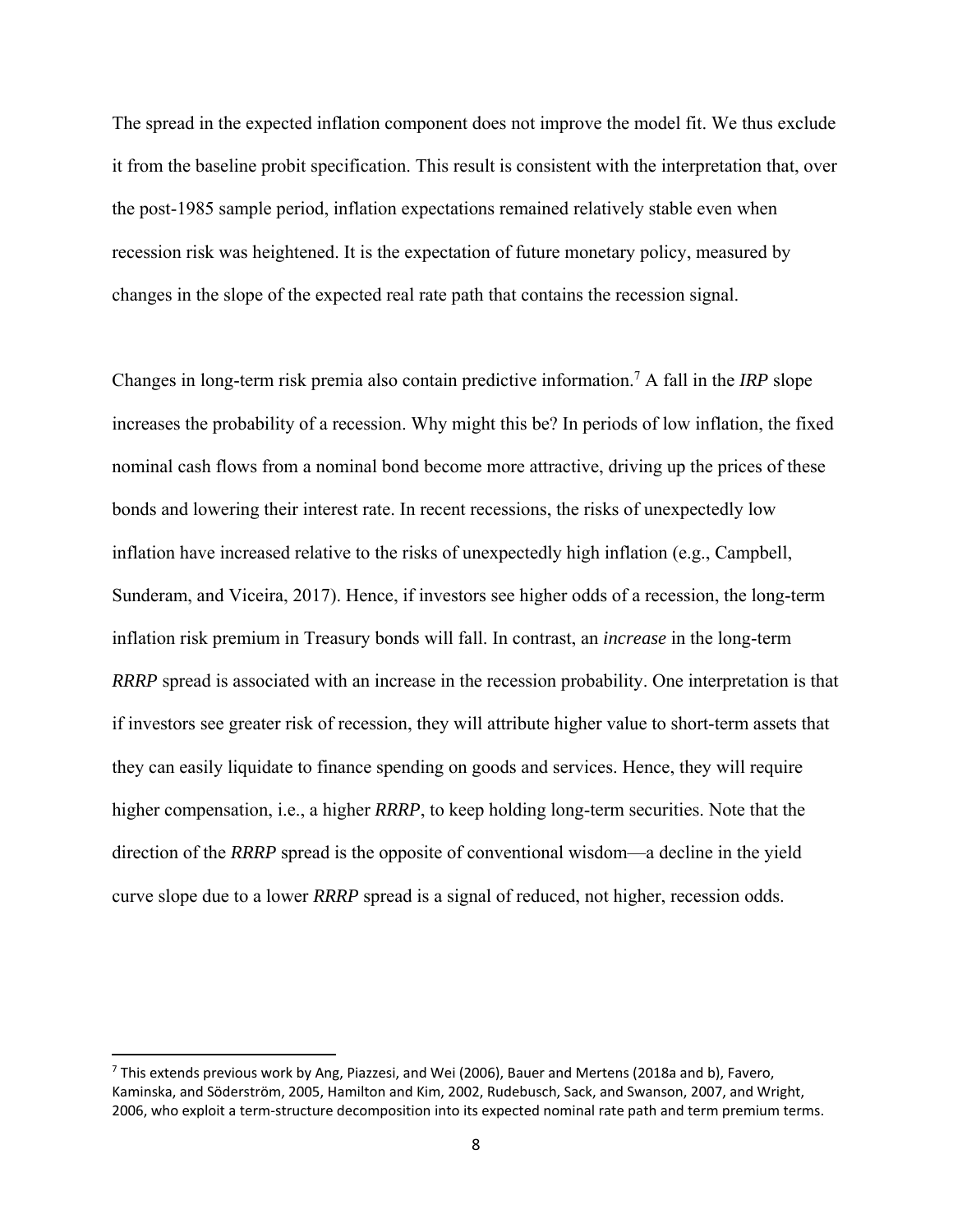Figure 3 displays fitted probabilities for the sample period from 1985:Q1 to 2018:Q1 that the U.S. economy will enter a recession over the next year. The red line shows the recession probability estimated using the Benzoni and Chyruk (2018) model, while the blue line shows the fit of a probit model that includes the ten-to-two-year yield-curve spread as a single predictor of downturns (the "long-spread" model). In both models, the estimated probability increases before recessions. However, the red line exhibits more pronounced peaks before each of the three recessions in the sample. Also, compared with the blue line, the red line downplays the risk of recession in the 1990s and in recent years. This indicates that the model in Benzoni and Chyruk (2018) provides better forecasts than the more traditional probit specification with a lone yieldcurve slope predictor; in particular, a statistical test of equal predictive accuracy of the long-only model and the Benzoni-Chyruk model is rejected with a 1% *p*-value.<sup>8</sup> In either case, as of the first quarter of 2018, the two models estimate the recession probability to be fairly small at around 17%.

# **Conclusion**

Why is an inverted yield-curve slope such a powerful predictor of future recessions? Many different variables determine the conditions and evolution of the economy, and the yield-curve slope summarizes them into a single indicator. Here, we discuss our work in Benzoni and Chyruk (2018), which finds that a decomposition of the yield curve slope into its expectations

<sup>&</sup>lt;sup>8</sup> This is based on a nonparametric test of equal areas under the receiver operating characteristic (ROC) curves that evaluates the probability of detecting a recession against the probability of a false positive. For details, see DeLong, DeLong, and Clarke‐Pearson (1988).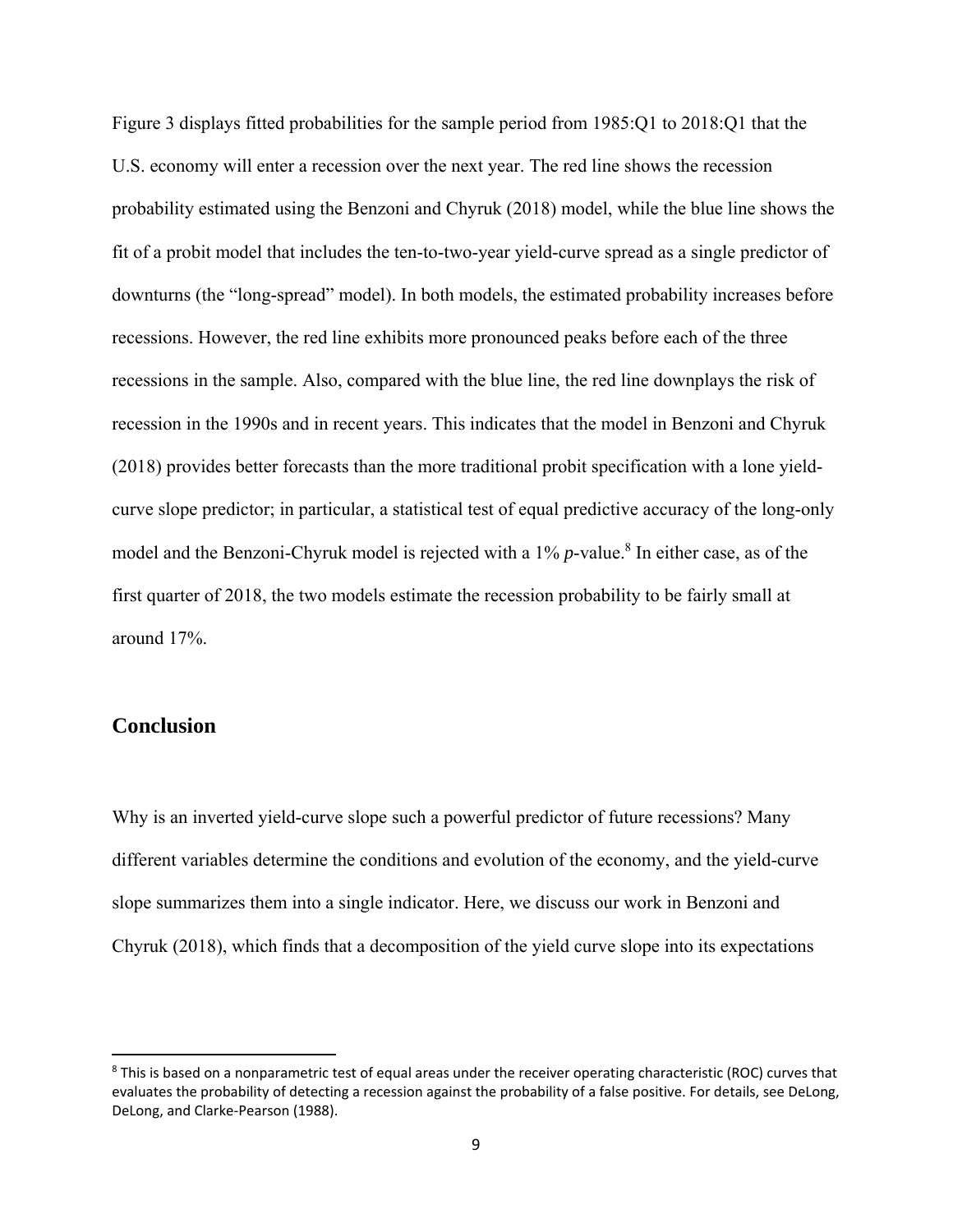and risk premia components helps disentangle the channels that connect fluctuations in Treasury rates and the future state of the economy.

In particular, we find that a change in the yield curve slope due to a monetary policy easing, measured by the current real-interest rate level and its expected path, is associated with an increase in the probability of a future recession within the next year. In contrast, a decrease in risk premia is associated with either a higher or lower recession probability, depending on the source of the decline. In recent years, a decrease in the inflation risk premium slope has been accompanied by a heightened risk of recession, while a lower real-rate risk premium slope is a signal of diminished recession probabilities. This means that not all declines in the yield curve slope are bad news for the economy, and not all instances of steepening are good news either.<sup>9</sup>

Of course, the empirical results we have described in this article do not imply that a yield-curve inversion *causes* a recession. Rather, it could be that the slope itself fluctuates to reflect changing expectations about the economy, and these expectations are useful predictors of economic downturns.

Furthermore, our results hinge on a number of modeling assumptions. First, we rely on a specific DTSM to parse the expectations and risk premia term-structure components. Second, there are many possible specifications for probit models of recession probabilities. Our results are robust

<sup>9</sup> In addition, other factors could confound the signal in the yield-curve slope. For example, central bank assetpurchase programs and a strong worldwide demand for safe assets could compress long‐term U.S. Treasury yields. Hence, in such an environment a decline in the yield‐curve slope might not have the significance that the historical record would suggest. See Board of Governors of the Federal Reserve System, 2018, "Minutes of the Federal Open Market Committee," July 31–August 1," page 10, available online,

https://www.federalreserve.gov/newsevents/pressreleases/monetary20180822a.htm.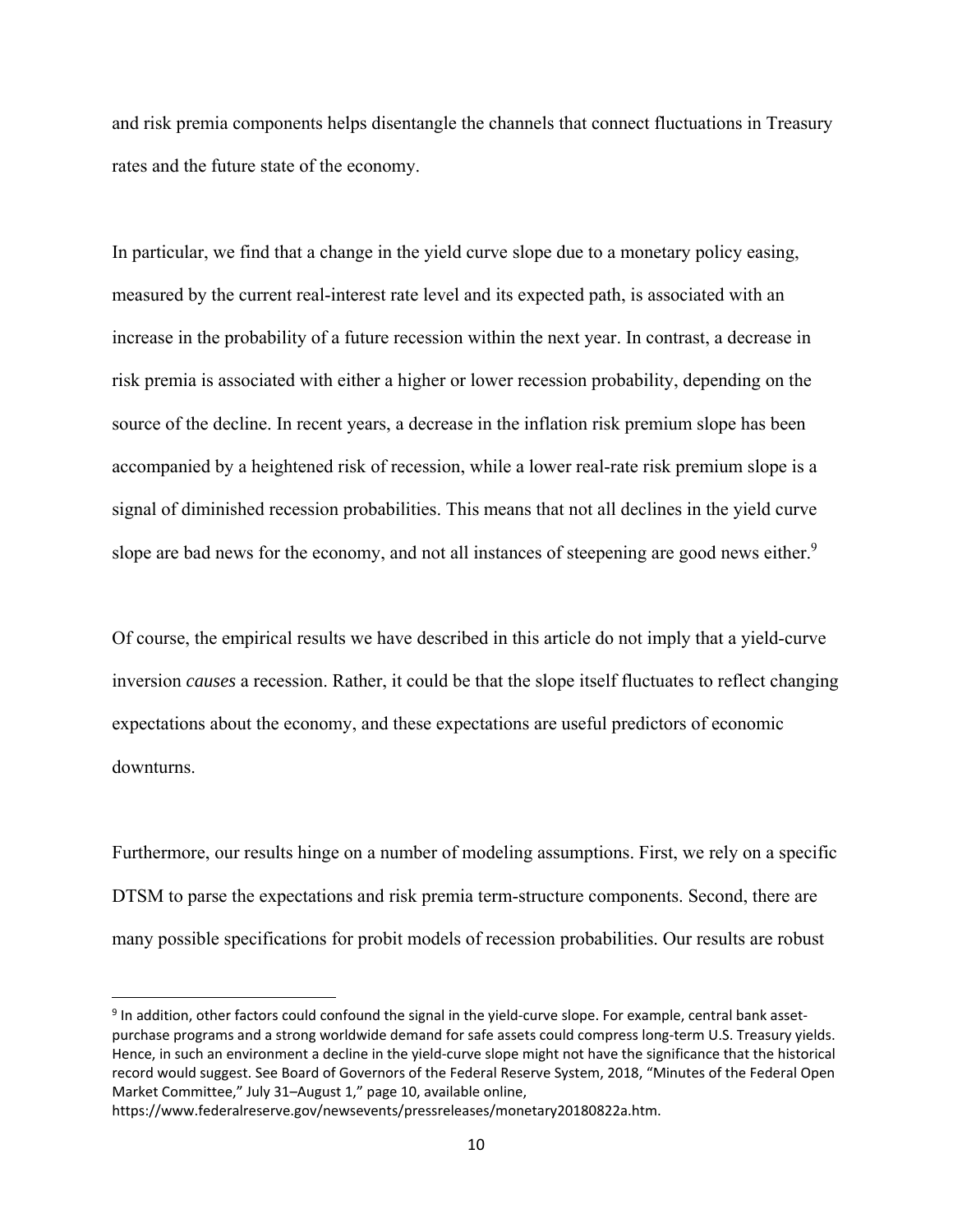to a number of alternative modeling choices that we have examined, but certainly not all. The results we discuss here are based on a particular set of choices and are one piece of a broader work-in-progress aimed at gaining a better understanding of the relationship between the yield curve and the macroeconomy.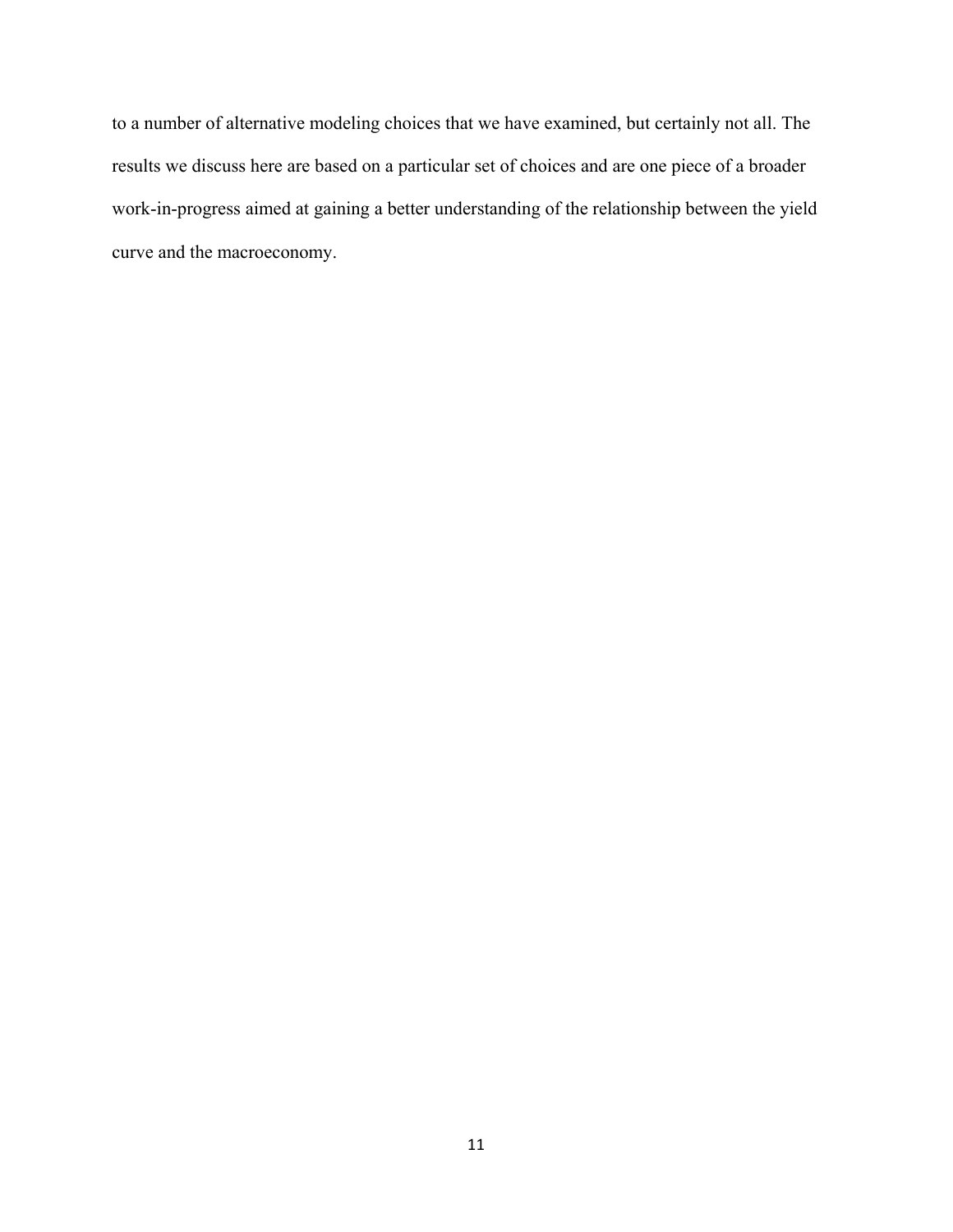## **References**

Ajello, Andrea, Luca Benzoni, and Olena Chyruk, 2012, "No-arbitrage restrictions and the U.S. Treasury market," Federal Reserve Bank of Chicago, Economic Perspectives, Vol. 36, Second Quarter, p. 65, available online, https://www.chicagofed.org/publications/economicperspectives/2012/2q-ajello-benzoni-chyruk

Ajello, Andrea, Luca Benzoni, and Olena Chyruk, 2014, "Core and crust: Consumer prices and the term structure of interest rates," Federal Reserve Bank of Chicago, working paper, No. 2014- 11.

Ang, Andrew, Monika Piazzesi, and Min Wei, 2006, "What does the yield curve tell us about GDP growth?," Journal of Econometrics, Vol. 131, No. 1–2, pp. 359–403.

Bauer, Michael D. and Thomas M. Mertens, 2018a, "Economic forecasts with the yield curve," Federal Reserve Bank of San Francisco, FRBSF Economic Letter, No. 2018-07

Bauer, Michael D. and Thomas M. Mertens, 2018b, "Information in the yield curve about future recessions," Federal Reserve Bank of San Francisco, FRBSF Economic Letter, No. 2018–20.

Benzoni, Luca and Olena Chyruk, 2018, "The yield-curve slope and economic activity," Federal Reserve Bank of Chicago, working paper.

Campbell, John Y., Sunderam A., and Luis M. Viceira, 2017, "Inflation bets or deflation hedges? The changing risks of nominal bonds," Critical Finance Review, Vol. 6, pp. 263–301.

DeLong, E. R., D. M. DeLong, and D. L. Clarke-Pearson, 1988, "Comparing the areas under two or more correlated receiver operating characteristic curves: A nonparametric approach," Biometrics, Vol. 44. pp. 837–845

Engstrom, Eric and Steve Sharpe, 2018, "The near-term forward yield spread as a leading indicator: A less distorted mirror," Finance and Economics Discussion Series, No. 2018–055, Board of Governors of the Federal Reserve System.

Estrella, Arturo and Gikas A. Hardouvelis, 1991, "The term structure as a predictor of real economic activity," The Journal of Finance, Vol. 46, No. 2 pp. 555–576.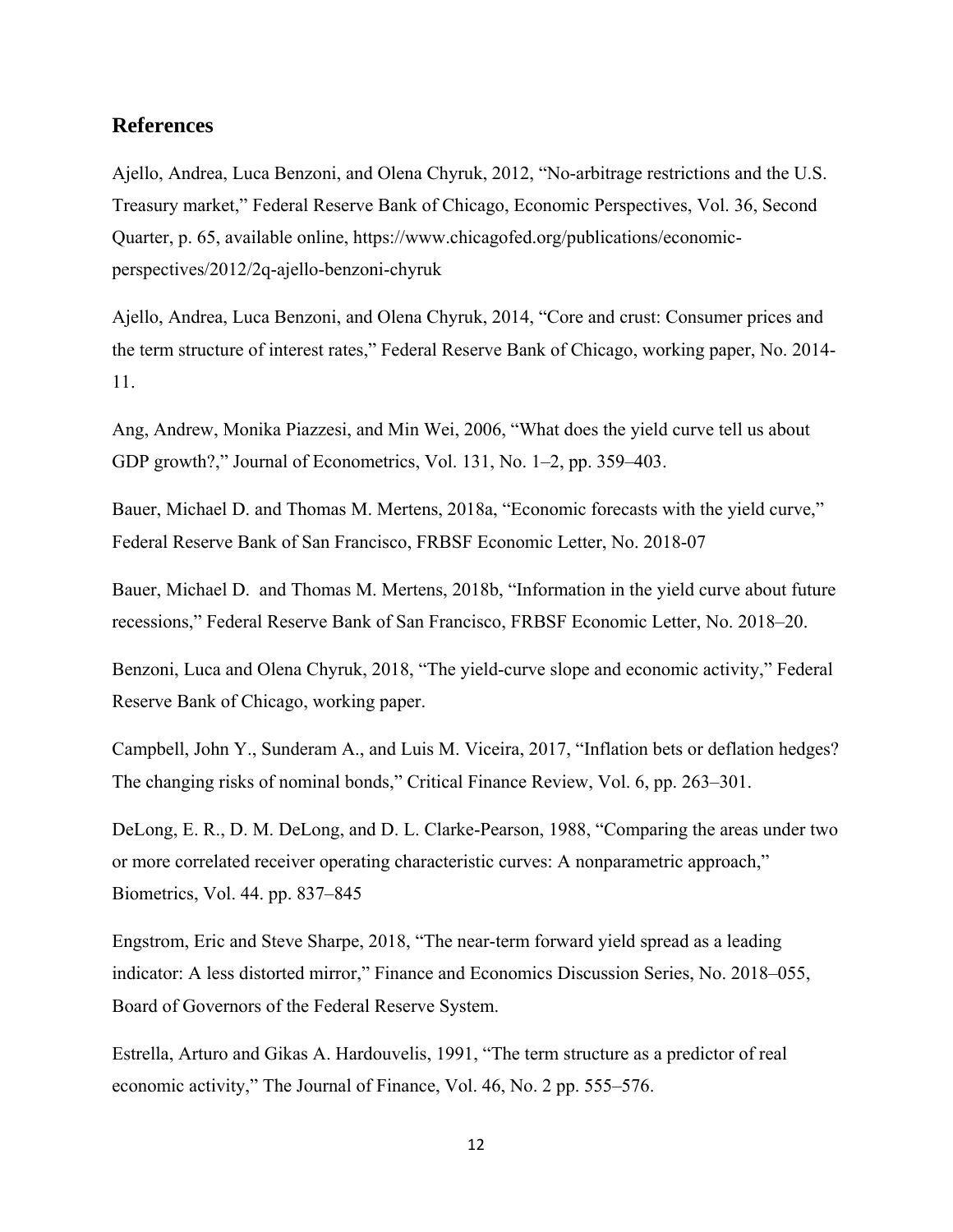Estrella, Arturo and Frederic S. Mishkin, 1998, "Predicting U.S. recessions: Financial variables as leading indicators," The Review of Economics and Statistics, Vol. 80, No. 1, pp. 45–61.

Fama, Eugene F., 1986, "Term premiums and default premiums in money markets," Journal of Financial Economics, Volume 17, Issue 1, pp. 175-196.

Favero, Carlo A., Iryna Kaminska, and Ulf Söderström, 2005, "The Predictive Power of the Yield Spread: Further Evidence and a Structural Interpretation," Working Paper, Università Bocconi.

Hamilton, James D., and Dong Heon Kim, 2002, "A Reexamination of the Predictability of Economic Activity Using the Yield Spread," Journal of Money, Credit, and Banking, 34(2), pp. 340-60.

Harvey, Campbell R., 1988, "The real term structure and consumption growth," Journal of Financial Economics, Volume 22, Issue 2, pp. 305-333.

Harvey, Campbell R., 1989, "Forecasts of Economic Growth from the Bond and Stock Markets," Financial Analysts Journal, September/October, pp. 38-45.

Harvey, Campbell R., 1991, "The Term Structure and World Economic Growth," Journal of Fixed Income, Volume 1, pp. 4-17.

Harvey, Campbell R., 1993, "The Term Structure Forecasts Economic Growth," Financial Analysts Journal, May/June, pp. 6-8.

Kessel, Reuben A., 1965, "The cyclical behavior of the term structure of interest rates," National Bureau of Economic Research occasional paper no. 91.

Rudebusch, Glenn D., Brian P. Sack, and Eric T. Swanson, 2007, "Macroeconomic Implications of Changes in the Term Premium," Federal Reserve Bank of St. Louis Review, July/August, 89(4), pp. 241-69.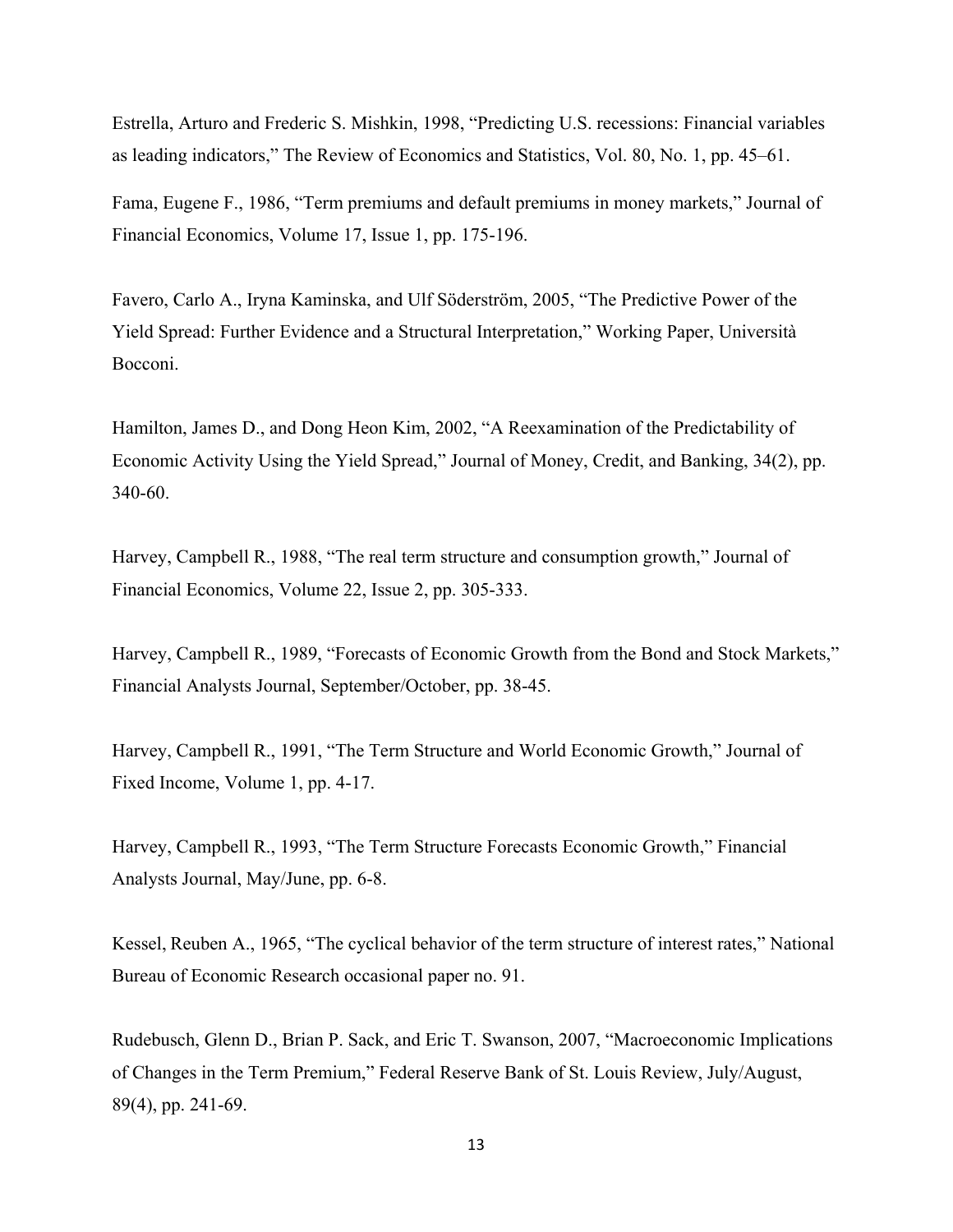Rudebusch, Glenn D. and John C. Williams, 2009, "Forecasting recessions: The puzzle of the enduring power of the yield curve," Journal of Business & Economic Statistics, Vol. 27, No. 4, pp. 492–503.

Wright, Jonathan H., 2006, "The Yield Curve and Predicting Recessions," Finance and Economics Discussion Series 2006-7, Board of Governors of the Federal Reserve System.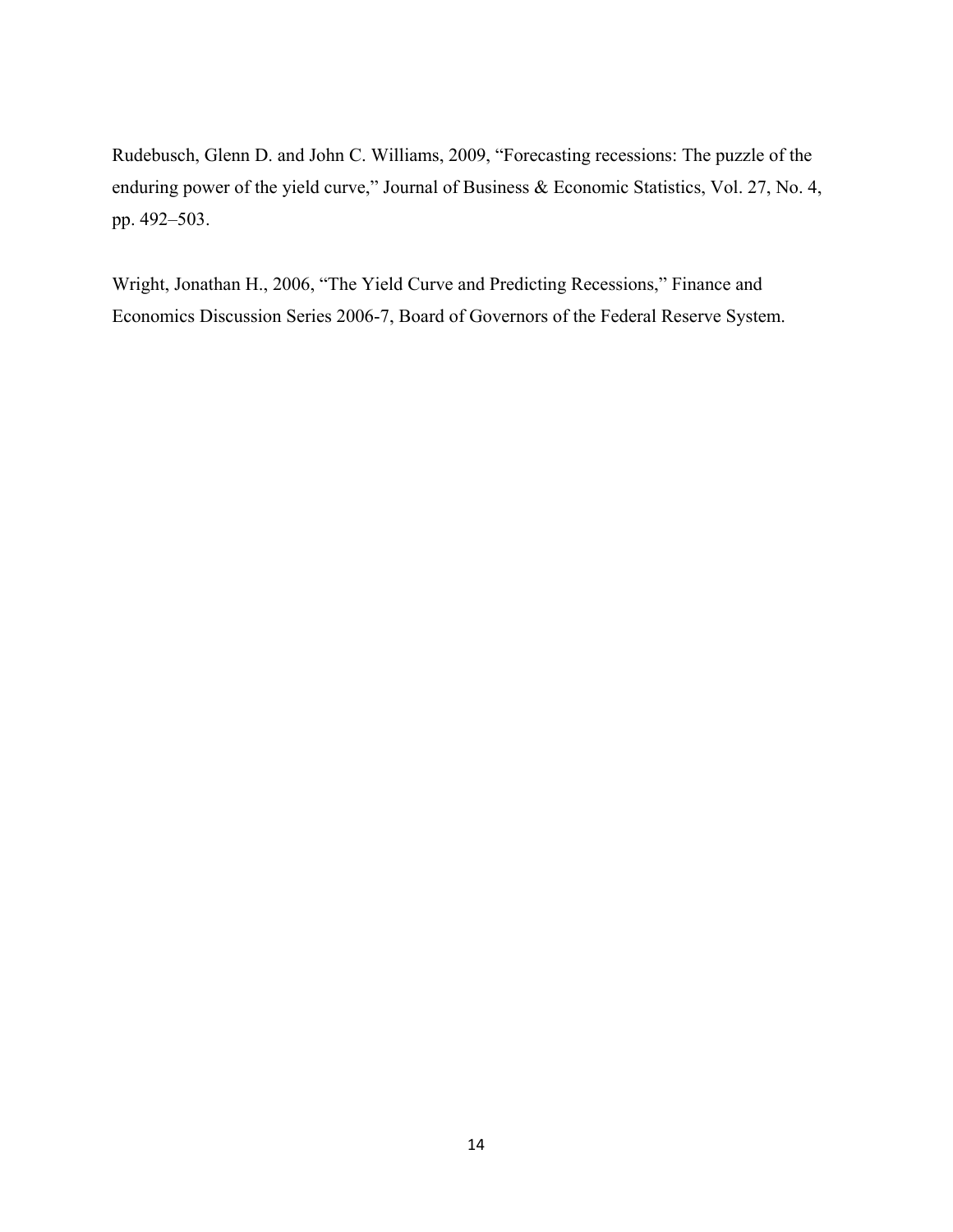

Figure 1: The plot shows the time series of the term-structure slope, measured by the spread between the yields on ten-year and two-year U.S. Treasury securities. The shaded areas denote NBER recessions. Source: Authors' calculations.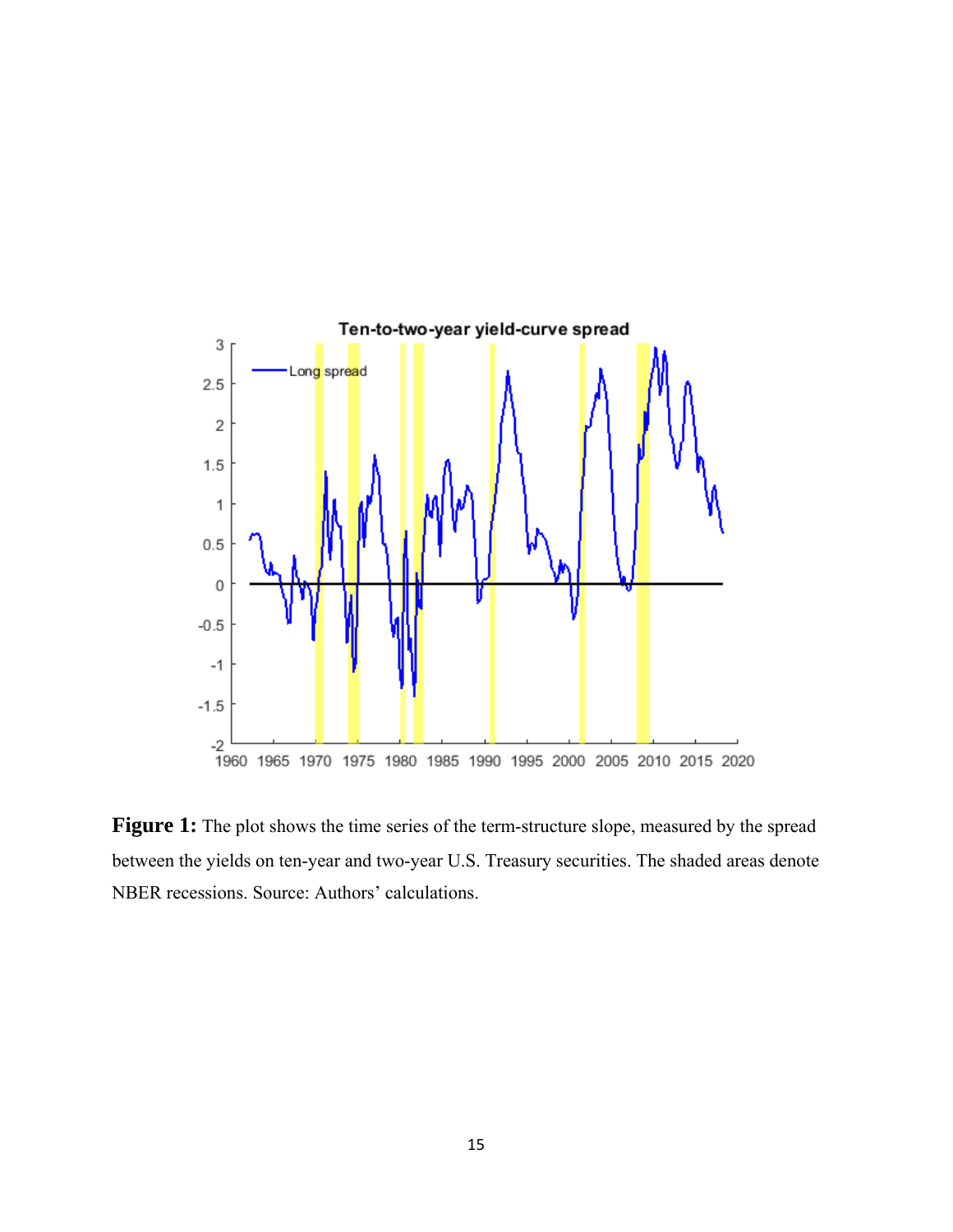

Figure 2: The plot shows the probability that the U.S. economy will enter a recession in the next year, estimated with a probit model in which the explanatory variable is the ten-to-two-year yield-curve spread. Source: Authors' calculations.